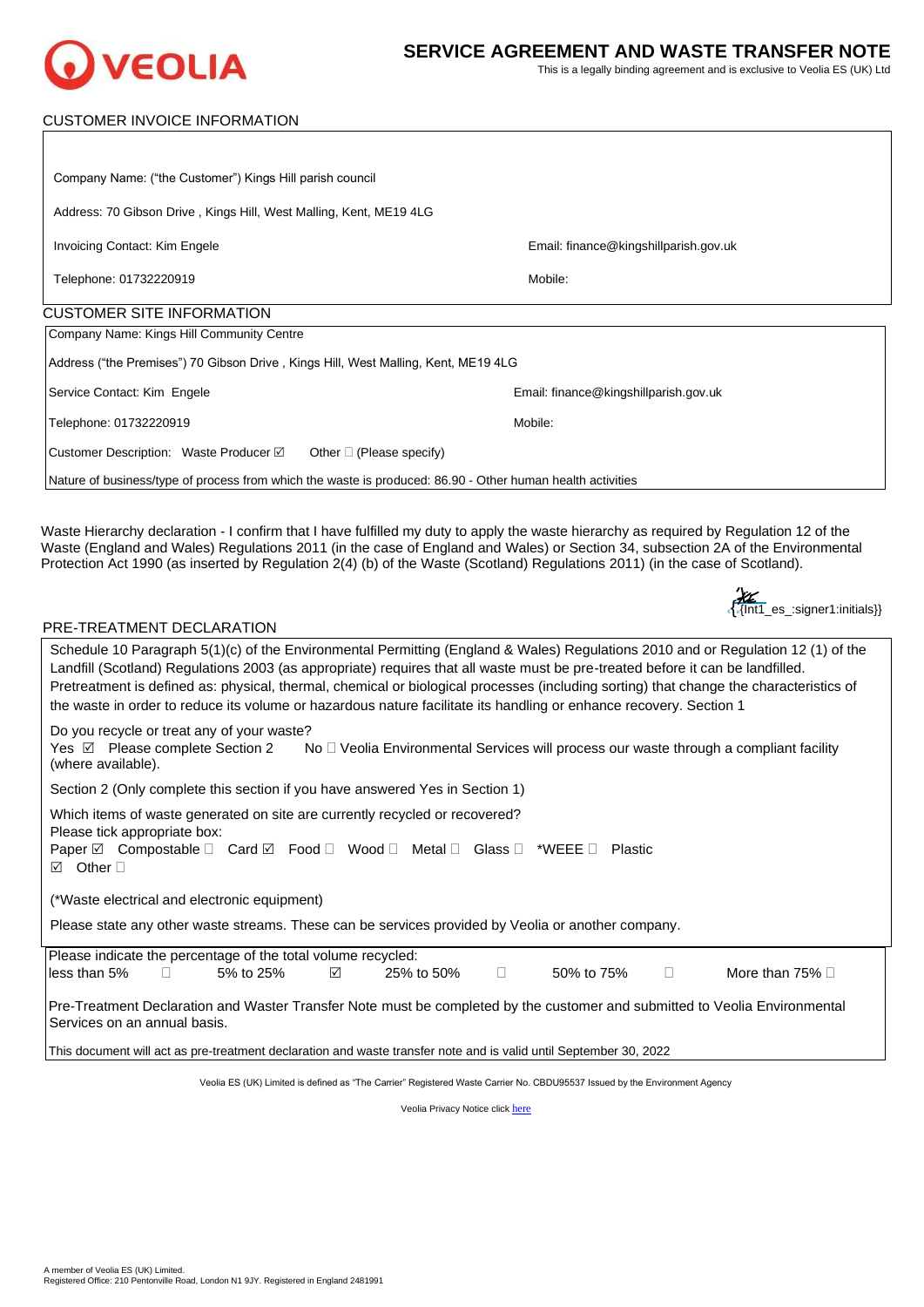

Ξ

# **SERVICE AGREEMENT AND WASTE TRANSFER NOTE**

This is a legally binding agreement and is exclusive to Veolia ES (UK) Ltd

## SERVICE AND WASTE TRANSFER NOTE DETAILS ("THE SERVICE")

| Service: Kings Hill Community Centre                |                                                           |                                        |                   |  |  |
|-----------------------------------------------------|-----------------------------------------------------------|----------------------------------------|-------------------|--|--|
| Container Type: Euro                                |                                                           |                                        |                   |  |  |
|                                                     |                                                           | Size: 1100ltr                          | Quantity 1        |  |  |
| Service Frequency: Fortnightly                      |                                                           | Number of container lifts per visit: 1 | Lifts Per Week:   |  |  |
|                                                     | Load weight of each container not to exceed 56kg          |                                        |                   |  |  |
| EWC Code: 150106                                    |                                                           |                                        |                   |  |  |
| Description of Waste ("the Waste"): Mixed Packaging |                                                           |                                        |                   |  |  |
|                                                     |                                                           |                                        |                   |  |  |
| Charges:-                                           |                                                           |                                        |                   |  |  |
| Service Charge:                                     | £9.50 Per Lift                                            |                                        |                   |  |  |
| Other Charges:<br>kilo limit                        | £0.09 0.09p per kilo over the 56                          |                                        |                   |  |  |
|                                                     |                                                           |                                        |                   |  |  |
| Service: Kings Hill Community Centre                |                                                           |                                        |                   |  |  |
| Container Type: Euro                                |                                                           |                                        |                   |  |  |
|                                                     |                                                           | Size: 1100ltr                          | Quantity 1        |  |  |
| Service Frequency: Weekly                           |                                                           | Number of container lifts per visit: 1 | Lifts Per Week: 2 |  |  |
| Load weight of each container not to exceed 70kg    |                                                           |                                        |                   |  |  |
| EWC Code: 200301                                    |                                                           |                                        |                   |  |  |
|                                                     | Description of Waste ("the Waste"): Mixed Municipal Waste |                                        |                   |  |  |
|                                                     |                                                           |                                        |                   |  |  |
| Charges:-                                           |                                                           |                                        |                   |  |  |
| Service Charge:                                     | £15.50 Per Lift                                           |                                        |                   |  |  |
| Other Charges:                                      | £0.15 0.15p per kilo over the 70 kilo limit               |                                        |                   |  |  |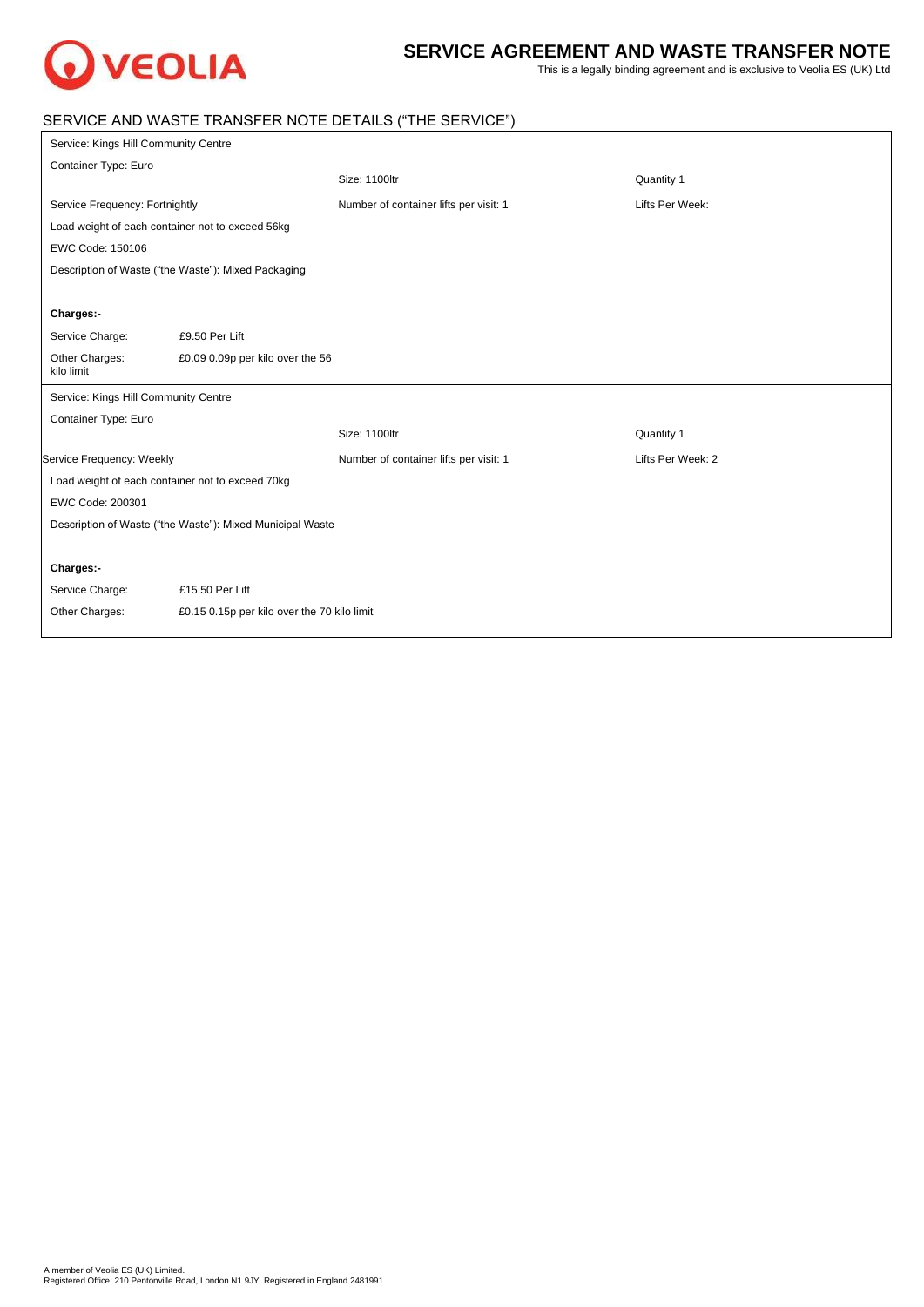

# **SERVICE AGREEMENT AND WASTE TRANSFER NOTE**

This is a legally binding agreement and is exclusive to Veolia ES (UK) Ltd

### **PRINCIPAL TERMS**

1. Agreement

 It is hereby agreed that Veolia ES (UK) Limited (hereby defined as "the Company" - and this shall include any of its fellow subsidiaries or associate companies as may participate in the performance of the Agreement) will, from the Service Commencement Date, exclusively (i.e. to the exclusion of other waste/recycling companies) undertake the waste services referred to within this Agreement on behalf of the Customer (as defined in the Agreement) and in accordance with the Company's Conditions of Service for Waste printed on the reverse and the following terms and conditions:

- 2. Contract Period
	- 2.1 This Agreement shall come into force on the Date of Contract (as set out in the signature box below) and shall remain in force, subject to earlier termination as provided in clause 8 of the Conditions of Service for Waste, until the end of the Initial Period (as
	- defined below) effective from the Service Commencement Date and shall automatically renew and remain in force for successive 12 month periods (the Renewal Period) thereafter unless either party shall give notice of termination by written notice to the other at least ninety (90) days prior to the expiration of the Initial Period or any Renewal Period.
	- 2.2 Subject to clause 2.3 if the Customer terminates the Agreement before the end of either the Initial Period or any Renewal Period then the Customer agrees to pay the Company as liquidated damages a sum equal to the following amount:
	- 2.2.1 in the case where the Customer has received services during the last two months a sum equal to the average monthly charge (calculated over those two months) multiplied by the number of full months between
		- (i) the receipt by the Company of the written termination notice and
		- (ii) the end of that Renewal Period or the Initial Period (as the case may be).
	- 2.2.2 in the case where the Customer has not received Services during the last two months a sum equal to the Charge in the latestmonth in which services where received multiplied by the number of full months between
		- (i) the receipt by the Company of the written termination notice and
		- (ii) the end of that Renewal Period or the Initial Period (as the case may be).
	- 2.3 If the Customers notice to terminate has only been served during the final 90 days of either the Initial Period or Renewal Period then the "end of that Renewal Period" (as referred to in clauses 2.2.1 and 2.2.2 above) shall mean the end of the next Renewal Period because the Agreement will already have 'rolled over' for a further 12 months.
	- 2.4 If the Customer terminates the Agreement between the Date of Contract and Service Commencement Date then the Customer agrees to pay the Company as liquidated damages a sum equal to the monthly Charges which would have been payable for the Initial Period.
- 3. Adjustment of Charges

Should the load weight of the container exceed the weight highlighted within the service schedule. Veolia ES (UK) Limited reserve the right to make a charge for the additional treatment cost incurred.

Service Commencement Date: (Week Commencing) 20/12/2021

Initial Period of: 12 months effective from 20th December 2021 ("the Initial Period")

Special Instructions/Notes: Please increase GW to twice a week.

Veolia ES (UK) Limited is defined as "The Carrier" Registered Waste Carrier No. CBDU95537 Issued by the Environment Agency

I hereby certify that:

- All the information in this Service Agreement, Waste Transfer Note and Risk Assessment is correct and agreed
- I have read and accepted the Principal Terms above and also the Conditions of Service for Waste overleaf
- I am duly authorised to sign this agreement
- This agreement is subject to the approval of any required credit application and of Veolia ES (UK) Limited

| {{Sig1_es_:signer1:signature}}<br>Signed<br>Kim Engelen (Dec 15, 2021 09:20 GMT) | Signed: <i>Vanny Reynolds</i>                                |
|----------------------------------------------------------------------------------|--------------------------------------------------------------|
| Print Full Name: {{Kim Engele*DLFullname_es_: signer1}}                          | Print Name: Danny Reynolds<br>Position: Area Sales Executive |
| Position: {{Finance OfficialTitle1_es_:signer1:title}}                           | as authorised signatory on behalf of Veolia ES (UK) Limited  |
| as authorised signatory on behalf of: Kings Hill parish council                  | Service Agreement Number: SA-417420                          |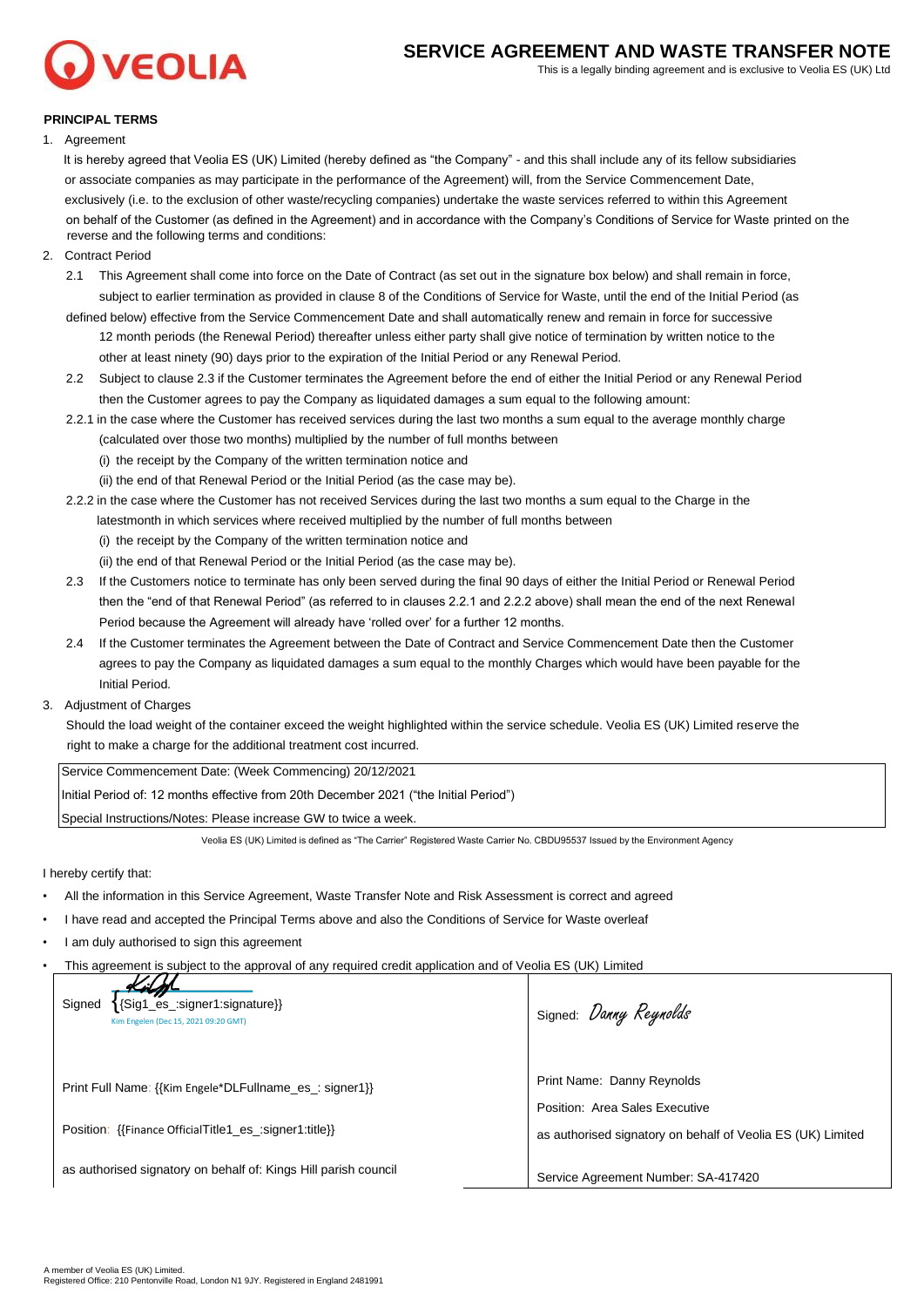

# **SERVICE AGREEMENT AND WASTE TRANSFER NOTE**

This is a legally binding agreement and is exclusive to Veolia ES (UK) Ltd

Date of Contract: {{15/12/2021Date1\_es\_:signer1:date:format(date,

"dd/mm/yyyy")}}